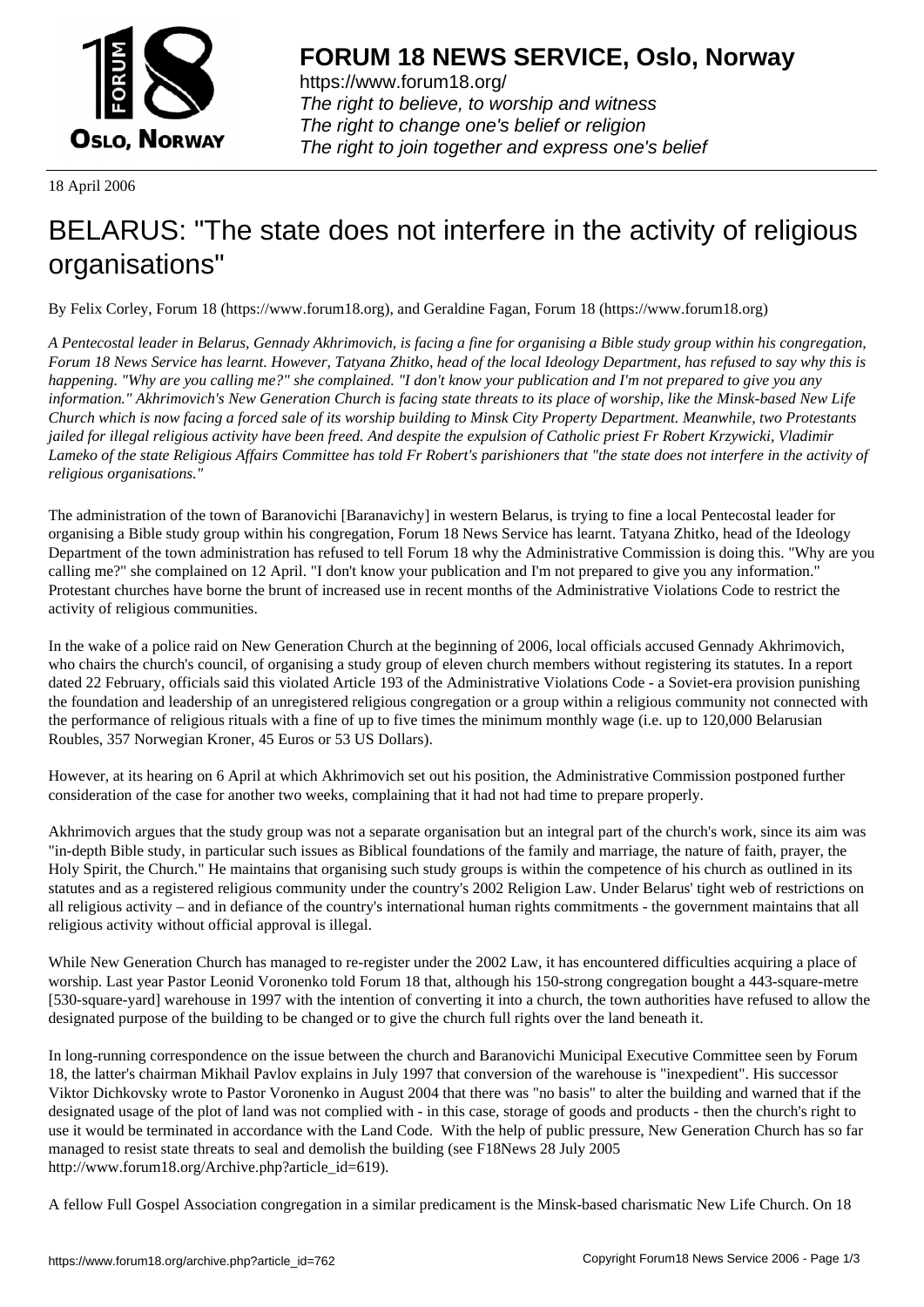Court to attend a 24 April preliminary hearing on the forced sale of the church's worship building to Minsk City Property Department. Currently, he remarked, the church is still considering its response, but is resolved "not to sell our church building at any price." A copy of the summons has been seen by Forum 18.

In late October 2005 New Life Church lost its challenge in the same court against Minsk City Executive Committee's 17 August instruction curtailing the church's land rights and ordering the sale of its worship building, a disused cowshed it purchased in 2002 (see F18News 7 December 2005 http://www.forum18.org/Archive.php?article\_id=700). The Executive Committee's decision was based on the church's alleged violation of Article 49, Part 4 of the Land Code, which states that rights to land may be curtailed if it is not used in accordance with its designation.

The 2002 Religion Law requires state permission for religious gatherings in premises not specially designed for worship, but the Minsk municipal authorities have consistently refused to grant both this - on the grounds that the building is a cowshed - as well as permission to change the designated usage of the building and reconstruct it as a church (see F18News 21 February 2005 http://www.forum18.org/Archive.php?article\_id=516).

Two Protestants have recently been freed after each serving ten days in prison for religious activity the government regards – against international human rights standards - as illegal. Sergei Shavtsov, a religious rights lawyer who was imprisoned for ten days on charges of organising an unapproved Christian seminar in a private cafe, was freed at the end of his sentence on 3 April (see F18News 27 March 2006 http://www.forum18.org/Archive.php?article\_id=750). "Conditions in prison were not too bad," he told Forum 18 from Minsk on 12 April, "though of course it was not up to the standard of foreign prisons."

On 5 April Vladimir Bukanov, a Reformed Baptist pastor based in Gatovo (Minsk region), told Forum 18 that neither his congregation nor that of Pastor Georgi Vyazovsky had encountered any restriction since Vyazovsky's release from prison on 13 March (see F18News 6 March 2006 http://www.forum18.org/Archive.php?article\_id=737).

Also facing charges for leading unapproved home worship is the Pentecostal bishop of Minsk region, Sergei Tsvor, but as he told Forum 18, he knows of no further development since the 9 March postponement of a court hearing to consider his case (see F18News 13 March 2006 http://www.forum18.org/Archive.php?article\_id=743). "They told me to wait for a summons," he remarked to Forum 18 on 12 April, "but all has gone quiet."

Meanwhile, Christians and political opponents of President Aleksandr Lukashenko, detained by police during election demonstrations in Minsk and elsewhere, are now gradually being released from prison. Organisation for Security and Co-operation in Europe (OSCE) observers found that the 19 March presidential election "failed to meet OSCE commitments for democratic elections" and that "arbitrary abuse of state power, obviously designed to protect the incumbent President, went far beyond acceptable practice."

Freed on 28 March, Kristina Shatikova from the town of Mogilev [Mahilyow], told the opposition news website Charter 97 that members of the OMON special riot police confiscated Bibles from some female demonstrators as they arrested them. She claimed that when they asked for their Bibles back, the OMON members laughed and threatened to rape them. Members of some Christian churches took part in the demonstrations and a number were detained for up to two weeks.

In the wake of the expulsion from Belarus last December of the Catholic parish priest of Borisov, Polish citizen Fr Robert Krzywicki, a group of his parishioners wrote to the government's Religious Affairs Committee demanding that he be allowed to return (see F18News 13 January 2006 http://www.forum18.org/Archive.php?article\_id=715). In his 22 March response, however, Committee deputy chairman Vladimir Lameko said the complaint had been sent on to the Minsk regional executive committee as this body had originally given Fr Krzywicki permission to serve in the parish. At the same time, Lameko pointed out that, as the Catholic leadership holds the exclusive right to name priests to parishes, Cardinal Kazimierz Swiatek appointed Fr Zbigniew Grigorzewicz to the Borisov parish. "The state does not interfere in the activity of religious organisations."

Local journalist Viktoriya Ravinskaya wrote on a Borisov website borisov-e.info on 28 March that the parishioners said the response had been as they had predicted. Maintaining that Lameko had confused the consequence of Fr Robert's departure – Fr Zbigniew's appointment – with its cause, they pointed out that the cardinal was forced to name another priest as Fr Robert was "no longer able to fulfil his duties because of his expulsion from Belarus".

On 30 March Ravinskaya wrote on the same website that a response to parishioners from the Minsk regional executive committee similarly pointed out that religious organisations were solely responsible for appointments to parishes and that Fr Zbigniew Grigorzewicz had in this way replaced Fr Robert Krzywicki. "But that is unfair," she reported parishioners as saying, "the authorities in practice deprived Fr Robert of the possibility of conducting religious activity in our parish and on the territory of Belarus (...) the regional executive committee is trying to evade responsibility by referring to a Foreign Ministry decision." The Borisov parishioners now intend to ask the Foreign Ministry for an explanation of why Fr Robert $\hat{\mathbf{a}} \in \mathbb{N}$  visa was not prolonged.

For more background information see Forum 18's Belarus religious freedom survey at